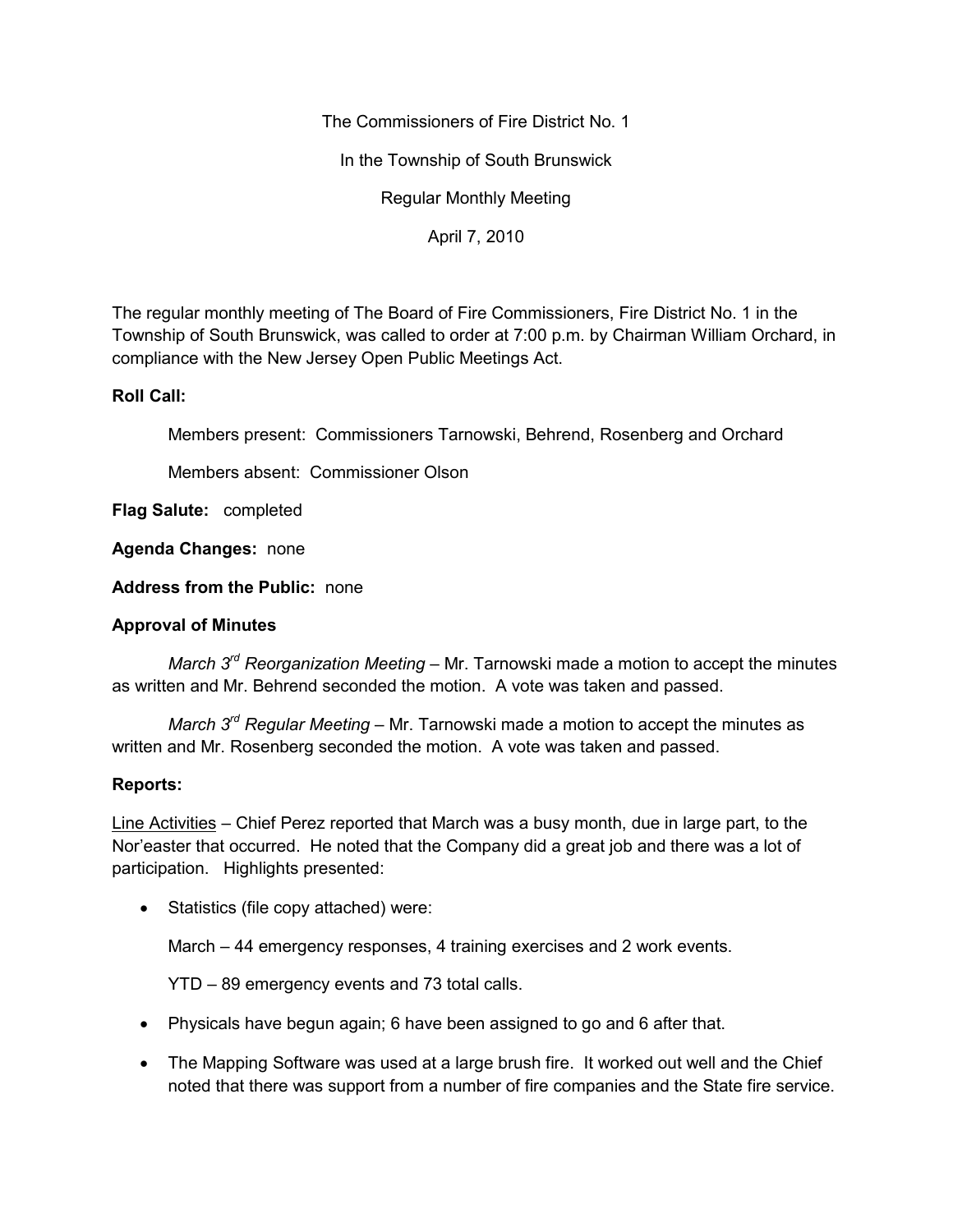President – A list of members no longer on the Fire Company was presented to Mr. Orchard, as it relates to LOSAP. The Board briefly discussed the pay-outs for those listed.

Treasurer - Mr. Rosenberg presented the Report and the Voucher List (file copy attached). He stated that the pay off for Truck 221 will require three payments, not two as previously thought. He will check with Mr. Ezyske to see if a double payment can be made this year, then a cash infusion next year.

The Audit has been completed and seems to be OK.

After the Commissioners reviewed the vouchers, Mr. Tarnowski made a motion to accept the List as presented and Mr. Behrend seconded the motion. A vote was taken and passed.

#### Secretary - no report.

Fire Coordinator – Mr. Corris presented his report (file copy attached). Under New Technologies and Equipment, he detailed how GovDeals will work for the auctioning of the trailer. The Board agreed to have Mr. Corris begin the process. A hold harmless letter will be required to let the dry-chem extinguishers go Absolute.

Chairman – Mr. Orchard reported that he had sent a letter to the Township Administrator regarding the fire inspection issue. The only response received was that Mr. Watkins would be out with shoulder surgery but would like to meet with Chairman Orchard and Chief Perez upon his return.

#### **Standing Committee Reports:**

*Fire Company Liaison –* Mr. Behrend had nothing to report but he did request that the Chief make sure that incident reports are completed for every call and signed by the person initiating the report.

*Rescue Squad Liaison –* It was reported that the Rehab Truck did not respond to the brush fire, as it is still missing some pieces. The Chief reported that the SOG for the Rehab Truck will be reviewed.

*Public Relations –* Mr. Behrend reported that the Spring Newsletter was mailed out and he will begin thinking about topics for the Winter Newsletter.

*State Association –* Mr. Behrend he had received, from Roger Potts, District 2's original interlocal service agreement with the municipality. The copy will be on file in the office. He urged the Commissioners to review it. In addition, Mr. Behrend stated that there was a ISO Presentation which highlighted that changes are being made to rating evaluations for communities. This is available on-line from ISO.

The next meeting will be in June.

*Joint Board* – The next meeting will be April 21<sup>st</sup>; all Commissioners will try to attend.